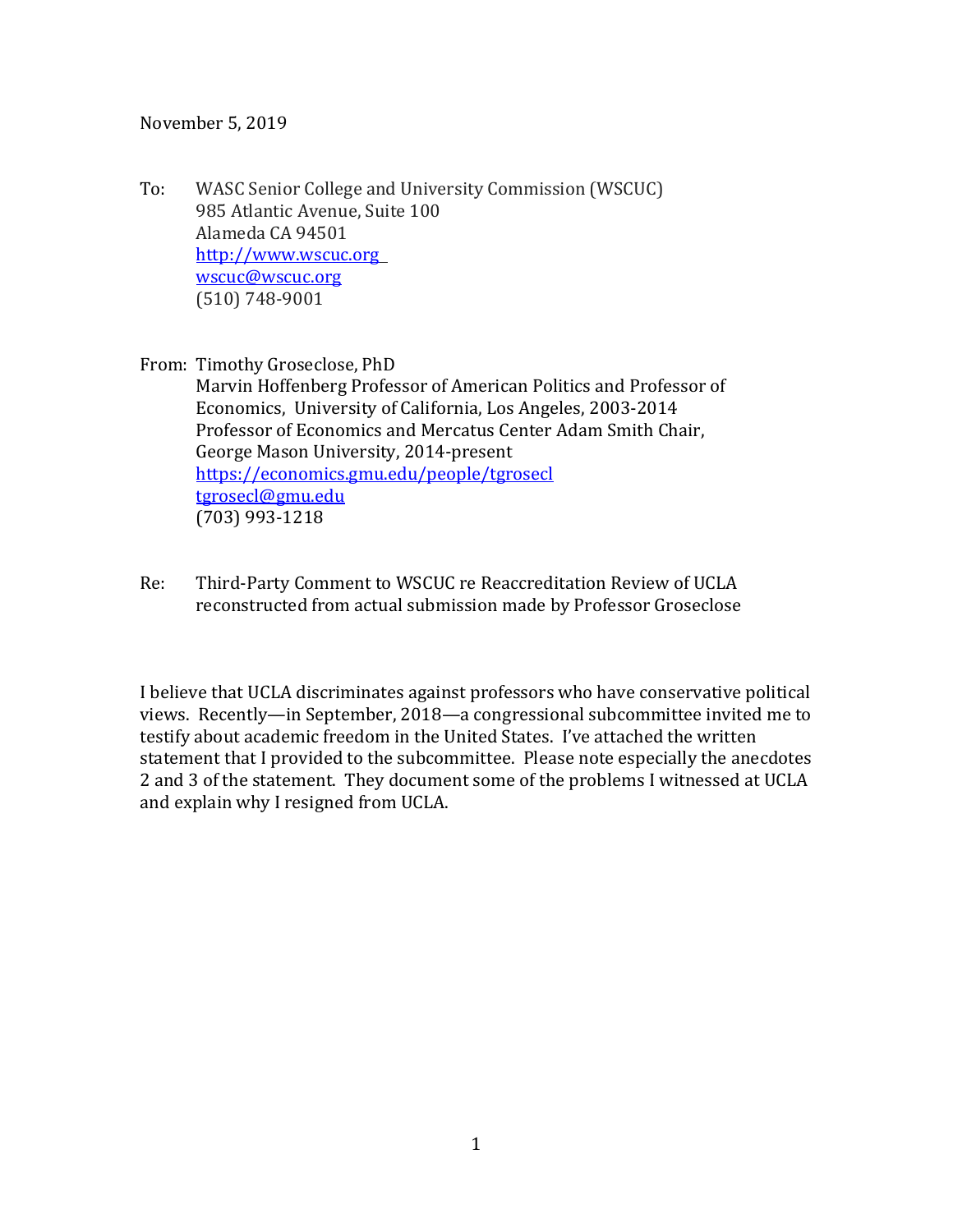#### **Opening Statement of Tim Groseclose for the Constitution and Civil Justice Subcommittee of the House Judiciary Committee**

#### **September 27, 2018**

Good afternoon. My name is Tim Groseclose. I currently am a professor of economics at George Mason University. I am also the holder of the Adam Smith Chair at the Mercatus Center, a think tank affiliated with George Mason.

I joined George Mason and the Mercatus Center in July, 2014. Before that, for eleven and a half years I was a professor of political science at UCLA.

Later I'll discuss some incidents that I've witnessed of bias toward conservative professors. Most of those occurred during my tenure at UCLA.

Before UCLA, for approximately four and a half years, I taught at the Stanford Business School. Before that, I taught at Ohio State, and before that, I taught at Carnegie Mellon. Along the way, I have held visiting positions at Caltech, Harvard, and MIT.

Two of my research projects are especially relevant to the bias I'll discuss.

One is a method that I created to measure, quantitatively, the slants of news outlets. That is, the method gives a number that says how liberal or conservative a news outlet is. The method also gives numbers to describe how liberal or conservative congressional speeches are. Consequently, the method can make conclusions such as: (i) the average *New York Times* article has about the same slant as the average Joe Lieberman speech, and (ii) the average story on Fox News' *Special Report* has about the same slant as the average Susan Collins speech. In the project I defined "unbiased" as having the same slant as a speech by the average member of Congress. By this definition my method concludes that, by and large, all mainstream media outlets are left of center, and conservatives, who for decades have been claiming a liberal bias of the media, have been largely correct on this claim.

The second research project sprang from some administrative work. During 2005- 2008 I was a member of UCLA's faculty oversight committee for undergraduate admissions. During that time there was widespread belief that the UCLA admissions staff was giving racial preferences to black and Latino students, which violated Proposition 209, a clause of the California Constitution. Near the end of my term on the committee, I asked admission staff members for a random set of 1,000 applications. They refused. I asked several more times, and they continued to refuse. Eventually, I resigned in protest, and several media outlets reported my resignation. The incident led eventually to my writing a book, which is entitled *Cheating: An Insider's Report on the Use of Race in Admissions at UCLA*.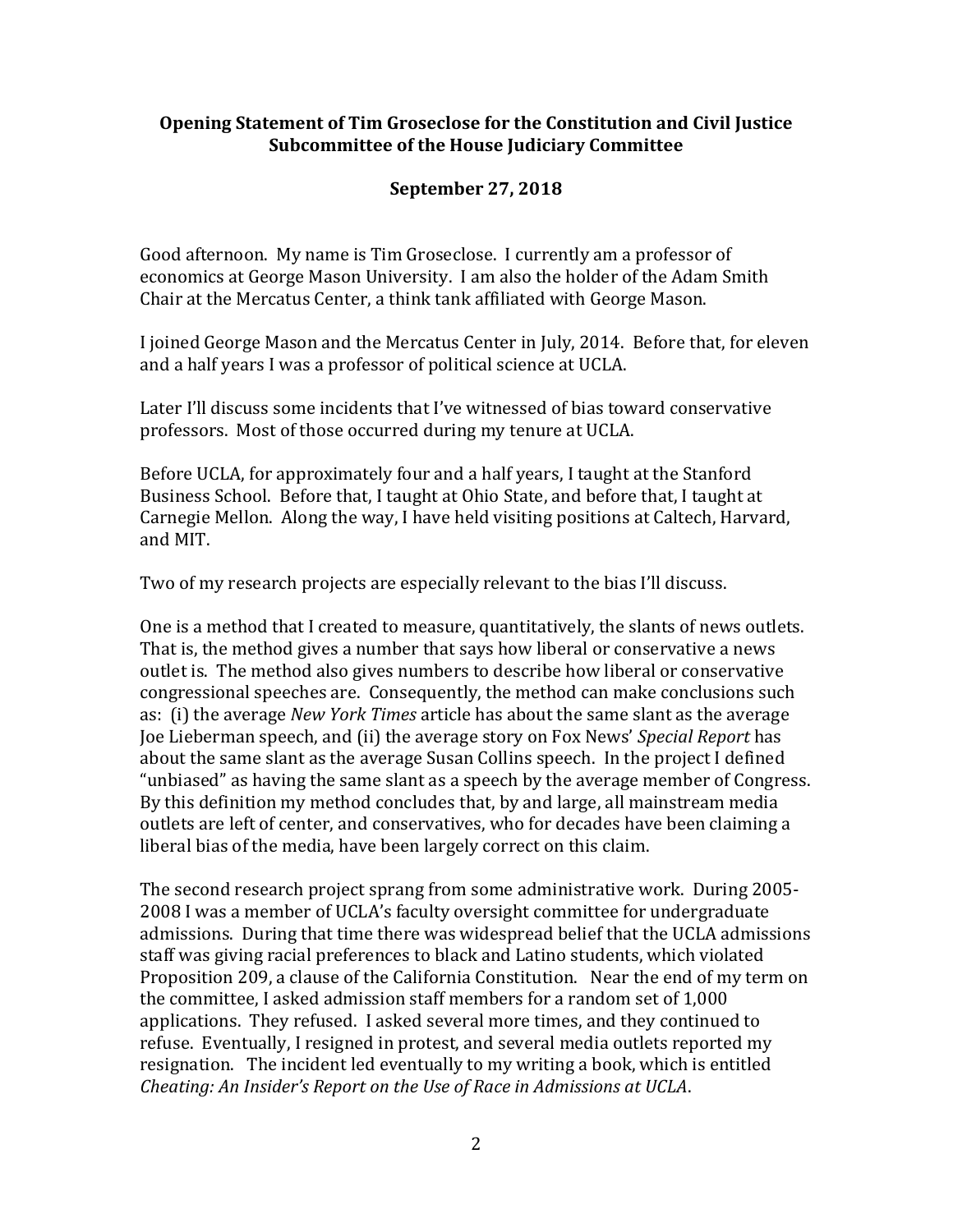I'd like now to discuss the bias against conservative professors in academia. I can't say that I have proof. I have not done any sort of systematic statistical study like I did with my research on media bias or my research on UCLA admissions.

Instead, I'd like to report a series of anecdotes—specifically, eight anecdotes. Although, again, not proof, they give some strong circumstantial evidence of the bias. I think they give readers a good feel for the environment that a conservative professor faces at a typical American university.

## **Anecdote 1**

When I was at UCLA, a political science professor from another university presented his research at a seminar. His research examined campaign contributions from senior executives at major corporations. His goal, like my media bias research, was to compare corporations to members of Congress and answer questions such as, "Is the average senior executive at Disney more or less liberal than, say, Joe Manchin?" "Is the average senior executive at Google more or less liberal than, say, Chuck Schumer?"

He found that the bulk of corporations were fairly liberal, about as liberal as the average Democrat in Congress. He even found that the vast majority of financial corporations were left-of-center.

After his talk, I told him: "You know who would love your results? Ann Coulter. I kind of know her. Would you mind if I sent her an email? I bet she might write about your research."

He quickly replied: "Oh, please don't do that. That could only hurt my career."

# **Anecdote 2**

Around spring 2012, UCLA reviewed me for what I thought would be an automatic promotion. UCLA, however, denied me that promotion.<sup>1</sup>

<sup>1</sup> Specifically, I was reviewed for a promotion from "Professor Level IV" to "Professor Level VI." Originally, the recommended raise for a "step" at UCLA was 8%. However, because of financial difficulties at UCLA, at the time of my review raises for step promotions had dropped to around 4%. Since my potential promotion was two "steps," my total expected raise was two times the latter amount, or about 8%. According to several senior colleagues, the following was the rule of thumb for a step promotion. If a professor published a book, then that merited a promotion of two steps. If a professor published three articles at peerreviewed journals, then that merited a promotion of one step. If a professor had made serious progress on a book, including giving to the review committees a significant fraction of a completed manuscript, then that also merited a promotion of one step. Since my last step promotion, I had published a major book, *Left Turn:*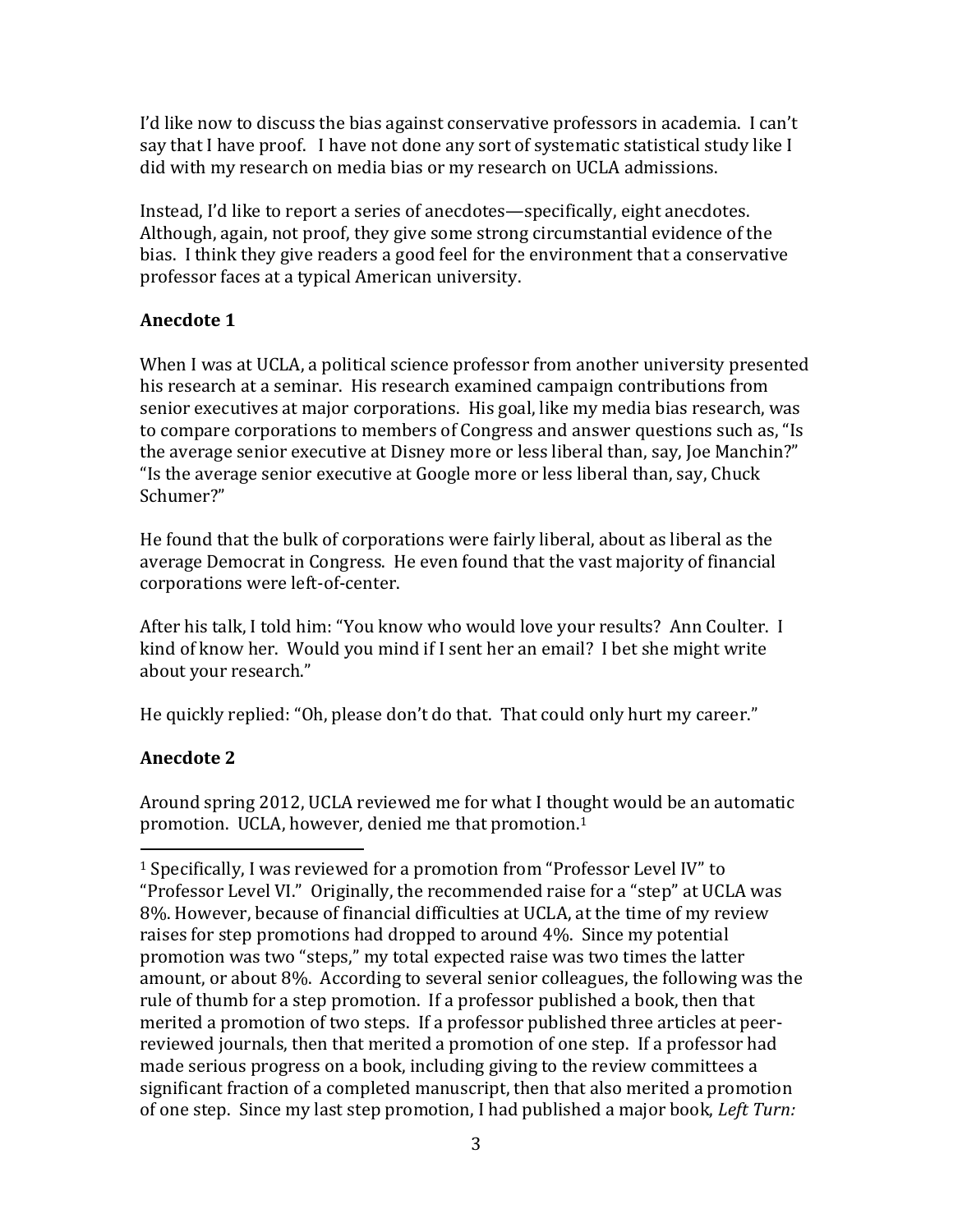I was appalled and shocked, and my wife was even more appalled and shocked. "If they're going to treat you like that," she exploded when I told her the news, "you *should* become deadwood." By that she meant I should follow the path that some professors adopt once they receive tenure—they stop doing research and only do a bare minimum amount of teaching.

Shortly after, a professor friend from George Mason called. "We have a job opening for a senior professor," he said. "Would you be willing to apply?"

"Yes," I responded. "And you happened to pick the exact right time to ask," I added.

*How Liberal Media Bias Distorts the American Mind*. The book, I think nearly everyone at UCLA would agree, had much greater impact than the average book from a UCLA professor. For instance, it was a minor best seller—at one point it was ranked among the top 250 books on Amazon. It had been the focus of several media stories, including approximately a dozen reviews, a couple dozen radio interviews, and about a half dozen television interviews. An associate editor of *Perspectives on Politics*—the leading political science journal for reviews of books—had announced that an entire section of an upcoming edition of the journal would be devoted to my book. Thus, it was reasonable for me to expect a "two step" promotion. All the initial stages of my review were favorable. UCLA had asked several scholars outside of UCLA to write letters. All the letters recommended that I be promoted at least to Professor Level VI. One letter even recommended that I be promoted to Professor Level IX, which came with a new title, "Distinguished Professor." A committee of professors from the political science department gave me a favorable review. So did the chair of my department. So did my dean. But at the next stage, I did not receive a favorable review. UCLA's Committee on Academic Personnel, an anonymous university-wide committee, recommended that I not be promoted. The next step was decided by Carole Goldberg, UCLA's vice chancellor of academic personnel. My understanding is that if she had followed CAP's recommendation, I would remain at Professor Level IV. She chose a compromise decision, to promote me to Professor Level V. This was actually a worse outcome for me than if I had stayed at Level IV. The reason is because it would mean that my book would only count for one step. I would have been much better off if I had asked to be promoted to Level V when I had finished approximately half the book, and then use the remaining half to apply for my review to Level VI. In essence, Goldberg's decision meant that approximately half my book would be wasted. Instead, if I had remained at Level IV, I could have applied again the next year to reach Level VI. Because of Goldberg's decision, I would consequently need to produce much more work—approximately three peerreviewed articles or half a new book—and have to wait approximately three years before I could be reviewed for Level VI.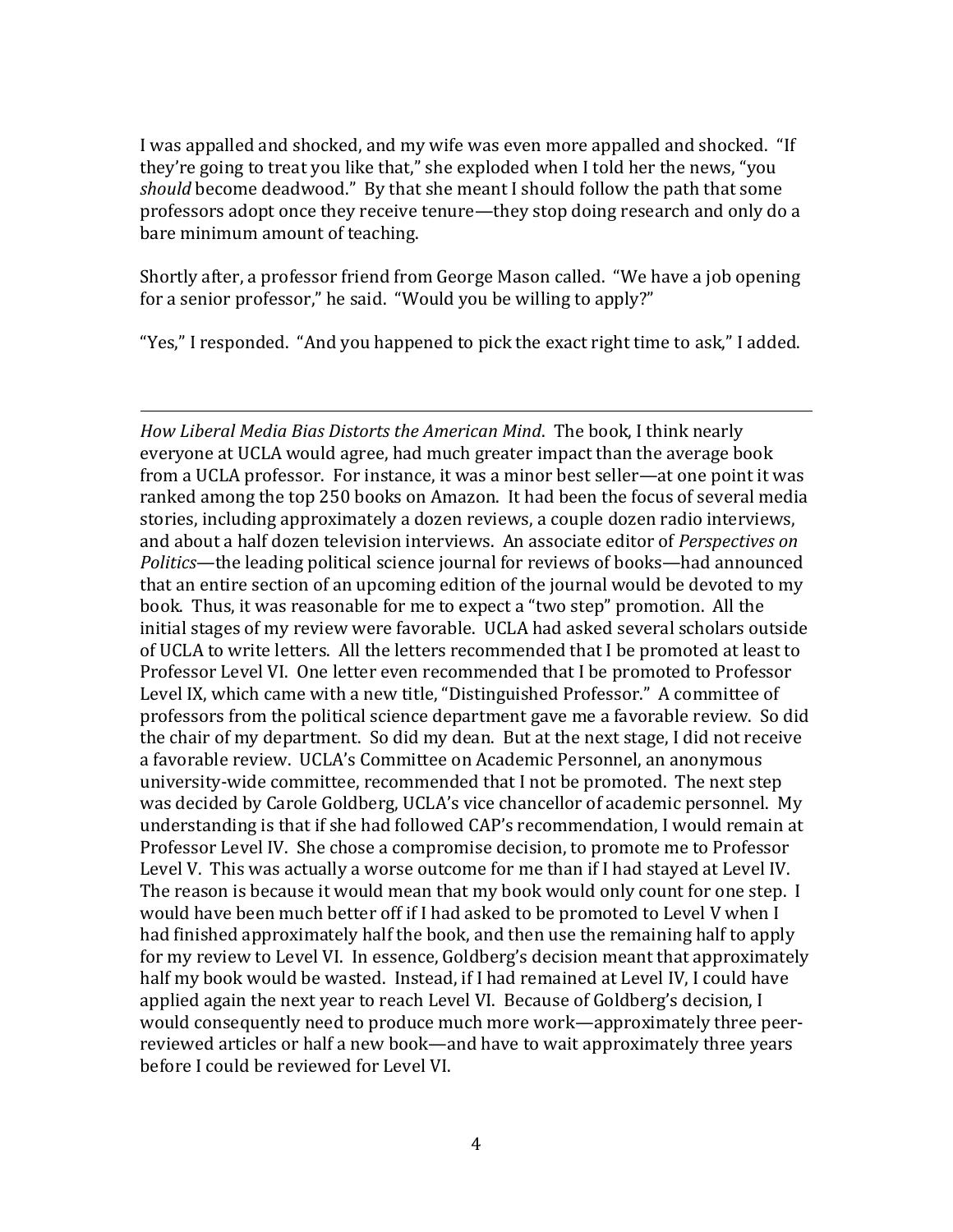I eventually was offered that job. As my wife and I considered the offer, we concluded that UCLA discriminated against me because of my research on media bias and UCLA admissions. We are convinced that—if the data instead had produced results that would please progressives, or perhaps if I had fudged the analysis to produce such results—then UCLA would have given me the promotion.

My wife and I also concluded that the discrimination would likely continue and that, consequently, my salary would not keep pace with inflation. We estimated that, no matter how hard I worked and no matter how outstanding my research and teaching might be, my inflation-adjusted salary would likely drop by 25 percent or more by the time I would retire.

We decided to leave UCLA and move to George Mason.

In fairness to UCLA, I must admit that I have no proof that UCLA discriminated against me. Further, I suspect that reasonable people will believe that UCLA may have had legitimate reasons for denying me the promotion.

However, I hope such skeptics will consider the following facts. First, UCLA is a much more prestigious university than George Mason. For instance, organizations that rank universities typically rank UCLA at around 25<sup>th</sup> and George Mason at around 150th. Second, after eleven and a half years in Los Angeles, my wife and I had many friendships and other deep connections to the area. The same was true of our two children who, at the time, were in first and seventh grade. Third, the weather in Southern California is much, much better that the weather in Northern Virginia.

Given those facts, why would a family make such a move? Even if you doubt that UCLA really discriminated against me, I hope you'll consider that my wife and I must have *believed* that UCLA was discriminating against me. It's weird for a family to choose such a move. Some extraordinary events must have occurred to cause a family to make such a decision.

#### **Anecdote 3**

I witnessed even worse discrimination against James Enstrom, a UCLA colleague, friend, and fellow conservative.

Several months before my review, Enstrom had published an article showing that diesel particulates do not have the mortality effects claimed by many previous studies. In fact, his article showed that the best evidence is actually consistent with a nil effect. This angered many in the environmental establishment, and it led, I'm convinced, to Enstrom losing his job as a research scientist at UCLA (although he eventually sued UCLA, and the court forced UCLA to re-hire him).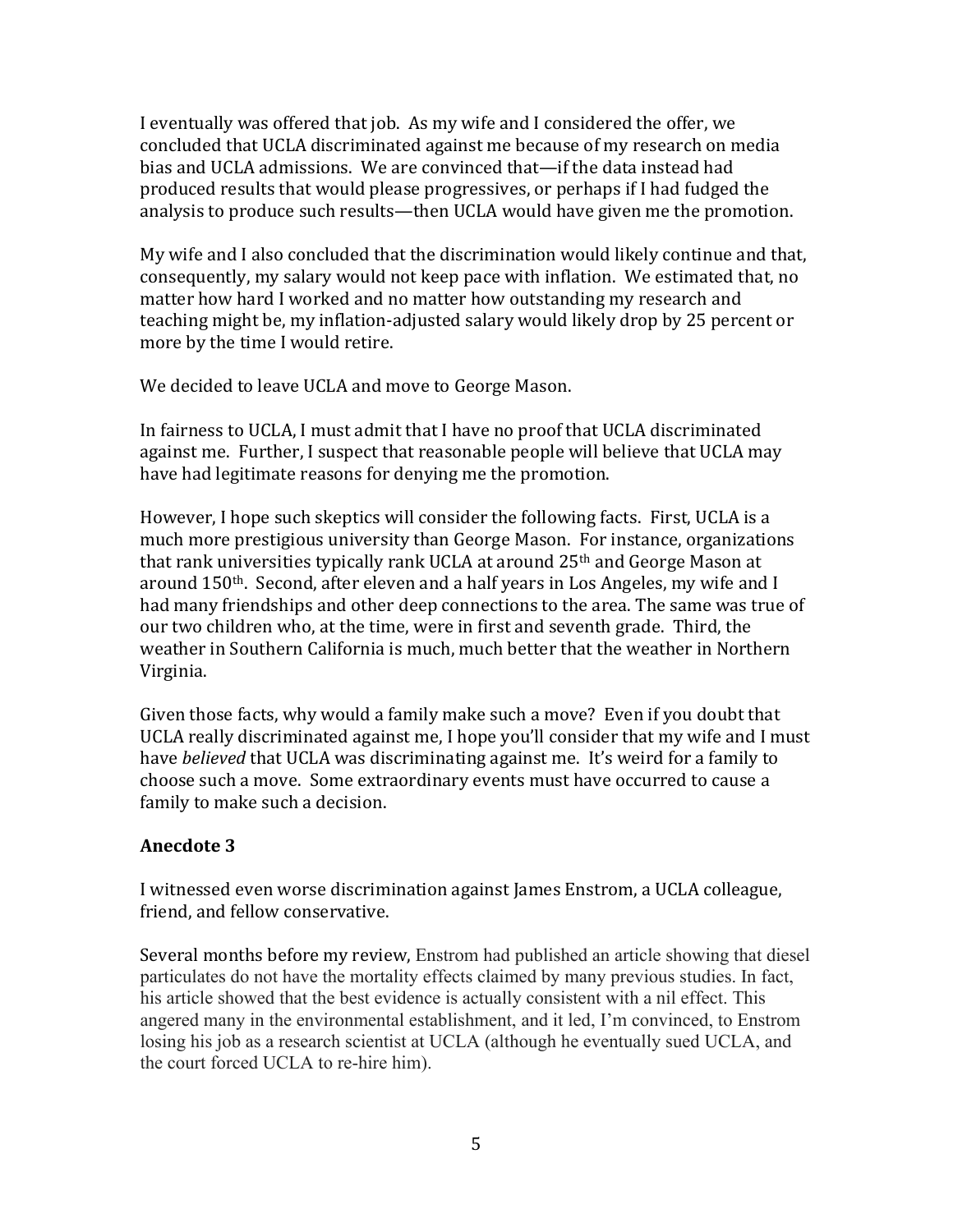Enstrom had long been something of a gadfly to environmental scientists. Before his work on diesel particulates, he had published a study showing that the effects of secondhand cigarette smoke are not nearly as harmful as many other researchers claim. In another incident Enstrom blew the whistle on illegal activities by some of his UCLA colleagues, which caused them to lose their positions on the scientific advisory board to the California Air Resources Board. Specifically, Enstrom noted that some of the advisory board's members were violating a California law that limited the number of years that they could serve on the board.

In addition to all these things, Enstrom did the scientific equivalent of an end zone dance. Around the time that he published his work on diesel particulates, he criticized a report that was sponsored by the California Air Resources Board. Part of his criticism was to expose that the report's lead author, Hien Tran, had lied about receiving a PhD from UC Davis. Instead, Tran received his PhD from Thornhill University, an online diploma mill.

At a presentation at a scientific conference, Enstrom flashed a power-point slide illustrating Tran's Thornhill diploma, and then he flashed a slide of his own diploma—a Ph.D. in physics from Stanford University.

Soon after, Enstrom's department at UCLA held a quasi-secret meeting. The leader in organizing the meeting was John Froines. Now a tenured professor at UCLA, Froines is perhaps most famous for being the bomb expert of the Chicago Seven, the group charged with inciting a riot at the 1968 Democratic National Convention. The attendees of the meeting voted not to renew Enstrom's contract, which meant that, in effect, Enstrom would be fired from his job at UCLA.

#### **Anecdote 4**

For decades, political scientists have worried that their research underestimates the degree to which racism affects voting decisions. One major problem is that, if a voter is racist, then he or she is unlikely to admit that to a pollster.

One way to counteract the problem is to use a "list experiment," an innovative technique devised by James Kuklinski, Michael Cobb, and Martin Gillens.

Just after the 2008 election, political scientists Simon Jackman and Lynn Vavreck used the list-experiment method to estimate the number of people who voted for or against Barack Obama because he is black. Perhaps surprisingly, they found that more people voted for Obama because he is black than voted against him because he is black. That is, Jackman and Vavreck's research suggests that, on net, Barack Obama's skin color *helped* him during the 2008 election.

Around 2010, Vavreck and Jackman completed a draft of a paper and presented it at a panel at the American Political Science Association meetings. According to many accounts, the audience was extremely hostile to them. "Basically, the whole room turned against them," a political scientist told me.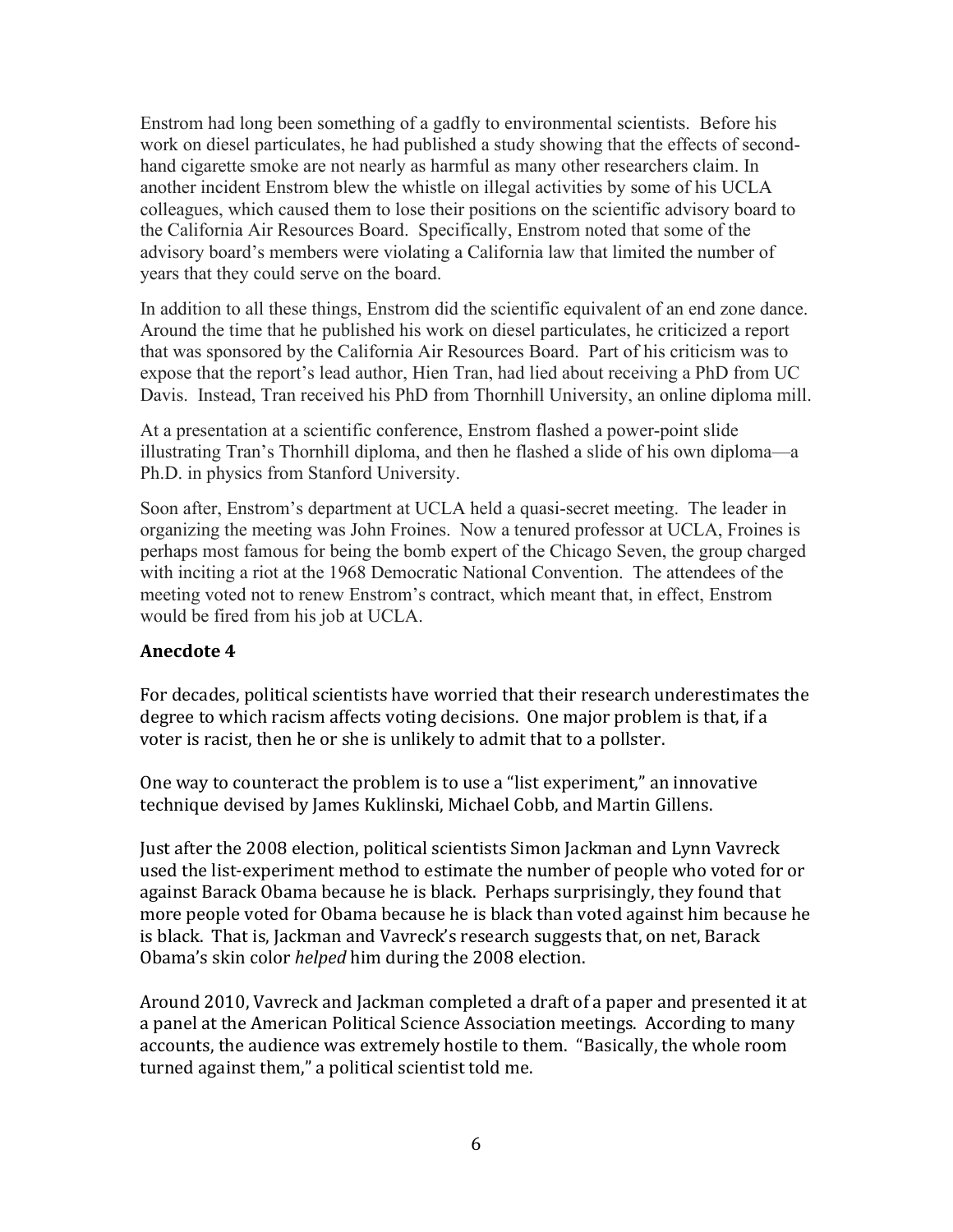I read the draft paper, and I thought it was methodologically sound, and I found no reason to doubt the accuracy of their results. Further, I am aware of no scholar who has proposed reasons to doubt the accuracy of their findings.

Yet Vavreck and Jackman, it appears, have abandoned that research. It has now been eight years. The research has not been published, and the researchers no longer list the working paper, nor any version of it, on their web sites.

Perhaps it is unfair to speculate on their motives. But I strongly believe that part of the reason they abandoned the research is because of the leftwing bias in academia. The results, although accurate, are not pleasing to the progressive consensus in political science. Jackman and Vavreck, in my view, are very smart, talented, and prolific researchers. In 2010, I believe that they and others could see that they were on a trajectory for much success, including the strong likelihood of being offered endowed professorships and being named to honor organizations such as the American Academy of Arts and Sciences. Indeed, now, in 2018, Vavreck holds an endowed professorship, and Jackman has been named to the AAAS. If they had continued their 2010 research, however, those honors would have been jeopardized and possibly not occurred at all.

## **Anecdote 5**

As I neared completing my book on UCLA admissions, I asked several conservative professor friends if they would write endorsement blurbs for it. Most refused, however. It's possible that their reasons were related to the merit of the book—that they simply didn't think the book was very good. But none offered any doubts about its accuracy nor mentioned any other reservations about its content.

Instead, I strongly suspect that their reasons were because they feared retaliation. As one friend admitted, "I'd love to write a blurb. But the problem is that I have a very distinct last name, and my daughter is applying to colleges this year. I'm afraid that I'd hurt her chances of getting into a good school."

Many studies have documented the underrepresentation of conservatives among American professors. This anecdote illustrates how the underrepresentation is magnified and can feed on itself. That is, conservatives in academia—much more than liberals, I warrant—fear retaliation if they endorse the work of their fellow conservatives. Liberals in academia don't face the same fears—at least not to the same degree as conservatives. This is simply because of the numbers—there are fewer conservative professors to retaliate against them.

As a consequence, not only are there fewer conservatives in academia, their research is less effective because it is less likely to receive favorable endorsements—even from their fellow conservatives.

## **Anecdote 6**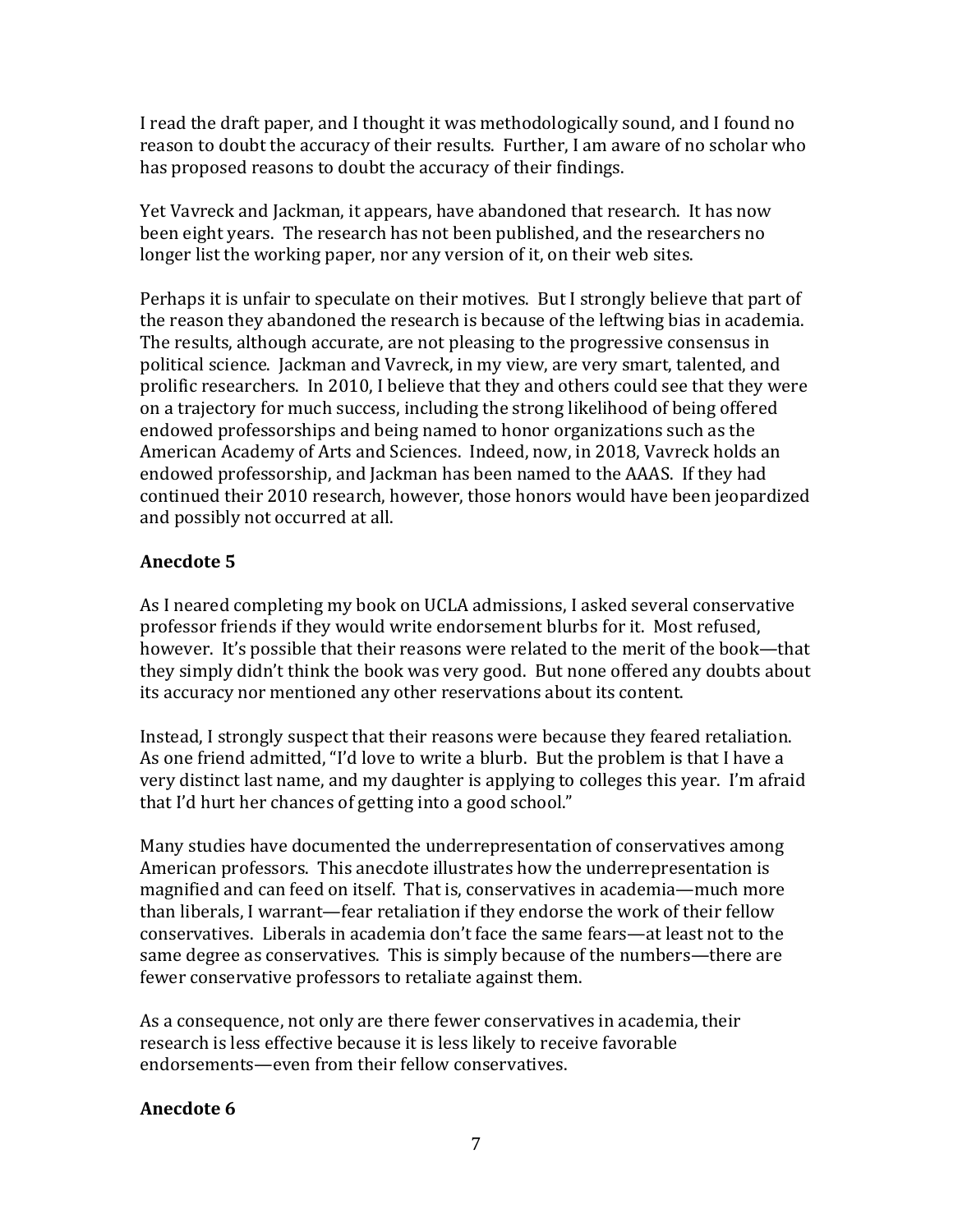In the previous anecdote, I suggested that my conservative friends would face retaliation if they endorsed my book. I do not have proof of that, however, I at least have some suggestive evidence.

One friend, after I asked him to write a blurb, told me: "I started writing the blurb, but it got longer and longer. I think I can do even better. I'd like to write a fulllength review of your book."

He did. The review offered much praise of my book, and it was eventually published in an academic journal.

Several months later, he told me. "I'm not sure I should have written that review. I was recently nominated to the American Academy of Arts and Sciences. But then I was turned down by a vote of the membership. I always thought the vote by the membership was pro forma. I've never heard of anyone being voted down at that stage. At any rate, something weird happened. I don't have proof, but I suspect that my review of your book was the cause."

#### **Anecdote 7**

While most of my anecdotes document bias against conservatives, I don't want to overstate the case. I believe there are pockets of academia that are genuinely fair to conservatives and largely free of bias. As this anecdote helps to illustrate, the field of economics comes close to that ideal.

Before I describe the anecdote, it is useful to provide some more background about my media bias research. One aspect of the research that I believe is a significant innovation is my idea to compare media content to congressional speeches. Although now that idea may seem simple and obvious, no one had thought of it before my research. Before my research, thousands of media studies had been published. But none compared media content to congressional speeches. Since my research was published, however, I would estimate that something like a quarter of all media-bias studies compare media content to congressional speeches. I don't believe any of those studies would exist if I hadn't introduced the idea.

Another aspect that I believe was a significant innovation was my statistical method. To compute the estimates, I couldn't use any of the "off the shelf" statistical routines, like, say, a regression. Instead, I had to create my own. This involved writing a computer program that was more than 500 lines long. My method involved "maximum likelihood estimation," a technique I learned in a class during my second year in the PhD program at the Stanford Business School. That class required as a pre-requisite an entire year of PhD-level econometrics courses. Those courses, in turn, required many undergrad-level math and statistics courses, including an entire year of calculus.